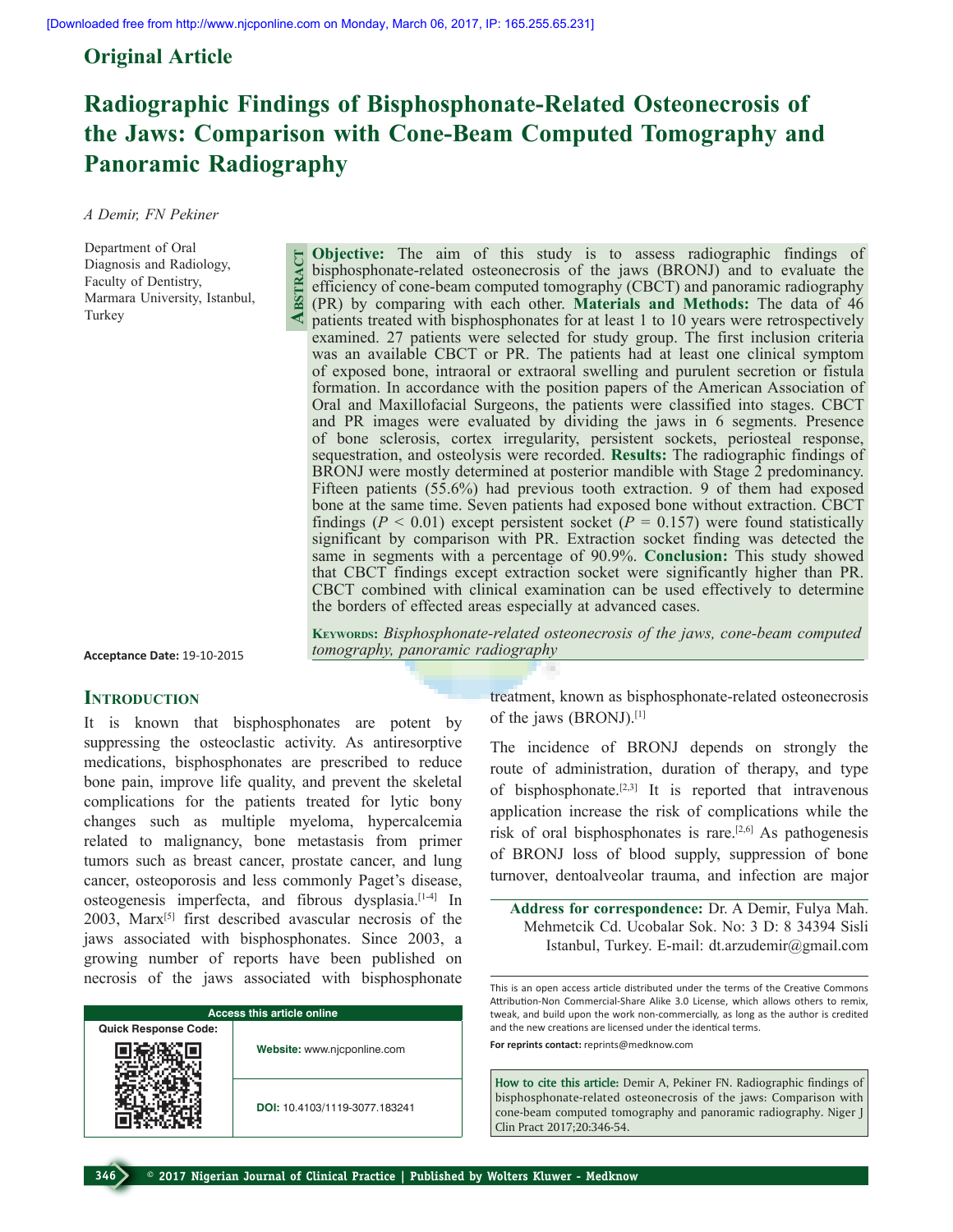hypotheses.<sup>[1,2]</sup> The recent approach is that the disease may be multifactorial.[1]

The diagnostic criteria for BRONJ was proposed as persistent exposed jaw bone for more than 8 weeks by the 2009 American Association of Oral and Maxillofacial Surgeons (AAOMS) Position Paper.<sup>[7]</sup> Then the name of BRONJ is changed as MRONJ because of growing number of osteonecrosis cases associated with other antiresorptive and antiangiogenic therapies. In addition, the diagnostic criteria is modified as exposed bone or bone that can be probed through a fistula persisted for more than 8 weeks by the 2014 update of AAOMS Position Paper.[1] As a term of BRONJ was preferred for this study, all patients under investigation have been treated only with bisphosphonates.

Many studies revealed diagnostic criteria, risk factors, and the recommendations about prevention and treatment protocols.[1,4,5,7-12] Still imaging is considered as an essential part of the clinical assessment of BRONJ patients and might be an additional tool for tracking the progression of the disease. Hence, some other studies tried to explain the imaging findings of BRONJ with plain films, $[6,13-15]$ computed tomography (CT) and/or magnetic resonance imaging  $(MRI)$ ,  $[13,15-19]$  and cone-beam CT  $(CBCT)$ ,  $[3,20,21]$ At a pictorial review study of Morag *et al.*<sup>[2]</sup> the radiologic imaging characteristics of BRONJ described as osteolysis, sclerosis, narrowing bone marrow, inferior alveolar canal involvement, and fractures. Besides all these characteristics, persistent socket, cortex irregularity, periosteal response, and sequestrum formation were investigated as to whether specific for BRONJ.<sup>[6,13-21]</sup> However, the radiographic findings of BRONJ is variable and mostly nonspecific. The panoramic radiography (PR) is the most common imaging technique in BRONJ cases as well as in routine dentistry. Whereas CT and MRI were also reported adequate in evaluating bone involvement, in addition to offering the advantage of a high resolution destructive processes.[13,15-19] The higher detectability of MRI as well as CT were reported for BRONJ cases than PR by far.<sup>[14]</sup> As our knowledge, the comparison of PR and CBCT in detectability of radiographic findings of BRONJ has not been investigated yet. Then the aim of this study is to assess radiographic findings of BRONJ and to compare two imaging modalities which are popular in routine dental practice: PR versus CBCT.

## **Materials and Methods**

The data of 46 patients treated with bisphosphonates for at least 1 to 10 years who referred to the Department of Oral Diagnosis and Radiology, Faculty of Dentistry, Marmara University, from 2009 to 2014 were retrospectively examined, and 27 patients were selected

as the samples of this study. The first inclusion criteria was an available CBCT or PR imaging of the patients.

Twenty-three of the 27 patients underwent CBCT examining and 26 of the 27 patients were taken PR while 22 of the selected patients were received both CBCT and PR images. The patients had at least one clinical symptom of exposed bone persistent more than 8 weeks, intraoral swelling or purulent secretion and extraoral swelling or fistula formation. The patients underwent radiation therapy excluded from the study.

At the end, 27 patients (19 females [70.4%], 8 males [29.6%], age between age range 37 and 83 years with mean age  $64.14 \pm 12.78$  years) were retrospectively included to this study. The reasons of clinical symptoms were determined as extraction for 15 patients (55.6%), pulpal-periodontal infection for 5 patients (18.5%), and irritation of prosthesis for 7 patients (25.9%).

The samples were selected from screened images from January 2012 to October 2014 by CBCT and PR devices. All projections were taken with the same radiographic equipment (Planmeca Promax SD Mid CBCT device, Helsinki, Finland, with 90 kVp and 12 mA and Morita Veraviewpocs model 550 panoramic device, Kyoto, Japan, with the maximum KVP of 80, 12 mA). All tomographic and panoramic images were carried out by the same technician. The images were exported and saved as a single frame DICOM files for tomography and as jpeg files for panoramic. The assessment of images was fulfilled directly on monitor screen (N56VZ-S4283H model of Asus Computer with NVIDIA GeForce GT 650M 4GB screen cart and 15.6 inch Full HD LED  $1920 \times 1080$  pixel monitor).

To ensure a professional and efficient evaluation, oral diagnosis and radiology clinician and specialist who had been working in the Department of Oral Diagnosis and Radiology evaluated the clinical images. During meetings for the pilot study, the clinician and radiology specialist trained to evaluate panoramic and tomographic images by specialist who had been working in Oral Diagnosis and Radiology for 15 years or more, and an agreement on the objective criteria for the qualitative evaluation of the images was forged among the evaluators.

CBCT and PR images were evaluated by dividing the jaws in 6 segments [Figure 1]. Segments represent right posterior maxilla, anterior maxilla, left posterior maxilla, right posterior mandible, anterior mandible, and left posterior mandible in numeric order.[6]

Presence of bone sclerosis, cortical surface irregularity, persistent extraction sockets, periosteal response, bone sequestration, and osteolytic changes were recorded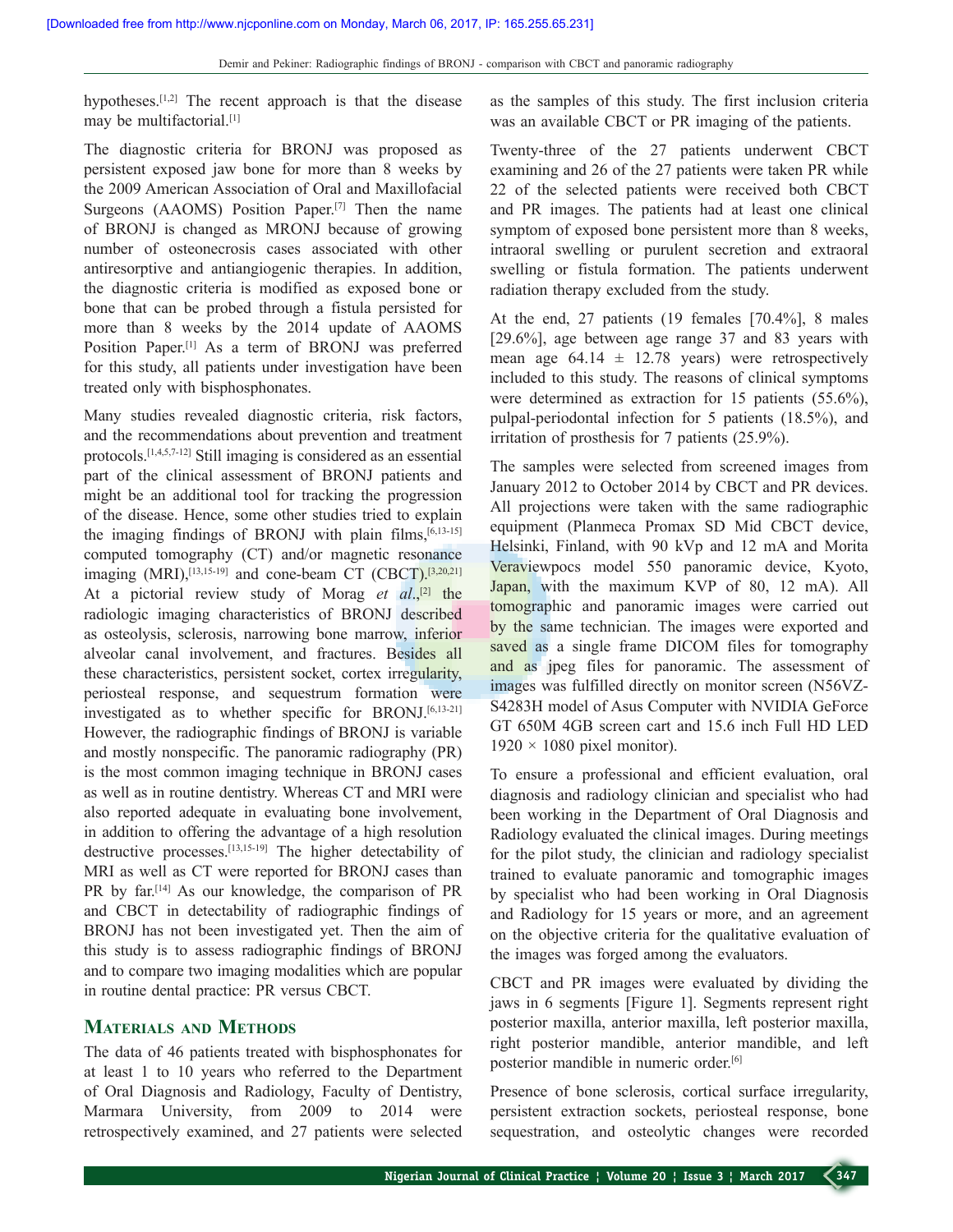as present or absent regardless of number. Extraction sockets were accepted persistent at least 3 months later after tooth extraction and the criteria of Treister *et al*. [6] were considered for radiographic findings of BRONJ.

In accordance with the position papers of AAOMS, the selected patients were classified into Stages 0, 1, 2, and 3 [Table 1].[7] There was no asymptomatic patient so stage 1 of BRONJ was not detected among the included patients. The study protocol numbered as 092015127 was approved by the Local Committee of Research of Ethics of Marmara University.

All data from patients was transferred to Microsoft Excel Program for data processing and the analyses were completed in IBM SPSS Statistics 22.0 (SPSS Inc., Chicago, IL, USA). Besides the descriptive statistics such as mean value, standard deviation, and frequency; Wilcoxon Signed Ranks Test was used to compare quantitative data, and McNemar Test was used to compare qualitative data. Kendall' s W correlation test was used to analyze the agreement of the PR and CBCT findings for same patients. It was accepted statistically significant as  $P < 0.05$  for McNemar Test, and  $P <$ 0.01 for Wilcoxon Signed Ranks Test and Kendall' s W correlation test.



**Figure 1:** Symbolic representation of maxillary and mandibular segmentation: Segments represent right posterior maxilla, anterior maxilla, left posterior maxilla, right posterior mandible, anterior mandible and left posterior mandible in numeric order

#### **Results**

The outlined aspect of medical anamnesis of the 27 patients were summarized in Table 2.

The known underlying disease for bisphosphonate treatment was stated as osteoporosis in 7 patients, breast cancer in 7 patients, prostate cancer in 5 patients, renal cancer in 2 patients, thyroid cancer in 1 patient, and multiple myeloma in 4 patients. Treatment with intravenous bisphosphonates was reported in 20 patients and oral bisphosphonates in 5 patients, whereas 2 patients administration route were unknown. All oral bisphosphonates were prescribed for osteoporosis although 2 osteoporosis patients were treated with intravenous bisphosphonates [Table 2].

Fifteen patients (55.6%) had a previous tooth extraction whereas 9 of them had exposed bone at the same time. Seven patients had exposed bone without extraction anamnesis. Hence totally 16 patients had exposed bone [Table 2].

The interpatient distribution of radiographic findings can be seen in [Table 3]. The most common PR findings were sclerosis (88.5%) and osteolysis (88.5%); CBCT findings were cortex irregularity (95.6%), sclerosis (95.6%), and osteolysis (95.6%). Periosteal response and sequestration were less common radiographic findings [Table 3].

Table 4 shows segmental distribution of radiographic findings. PR findings were calculated with 26 patients, CBCT findings with 23 patients, and 22 patients' findings were used for comparison values. Periosteal response was detected only at mandible with segment 4 predominancy (30.4% on CBCT). Sequestration was also detected with segment 4 predominancy (21.7% on CBCT). PR failed on detecting sequestration in whole maxilla (segments 1, 2, and 3) and as well in anterior mandible (segment 5). Sequestration and periosteal response could not be detected by PR. However there was no statistical significance between these findings. Just in segment 4, CBCT was found significantly higher than PR on detecting cortex irregularity and periosteal response  $(P = 0.031)$  [Table 4] and [Table 5].



**Figure 2:** Panoramic radiography and coronal image of cone-beam computed tomography obtained from the same patient: Arrows show a persistent socket in segment 4 on both panoramic radiography and coronal cone-beam computed tomography section. Thunderbolt shows a second persistent socket in segment 6 on coronal cone-beam computed tomography section which is invisible on panoramic radiography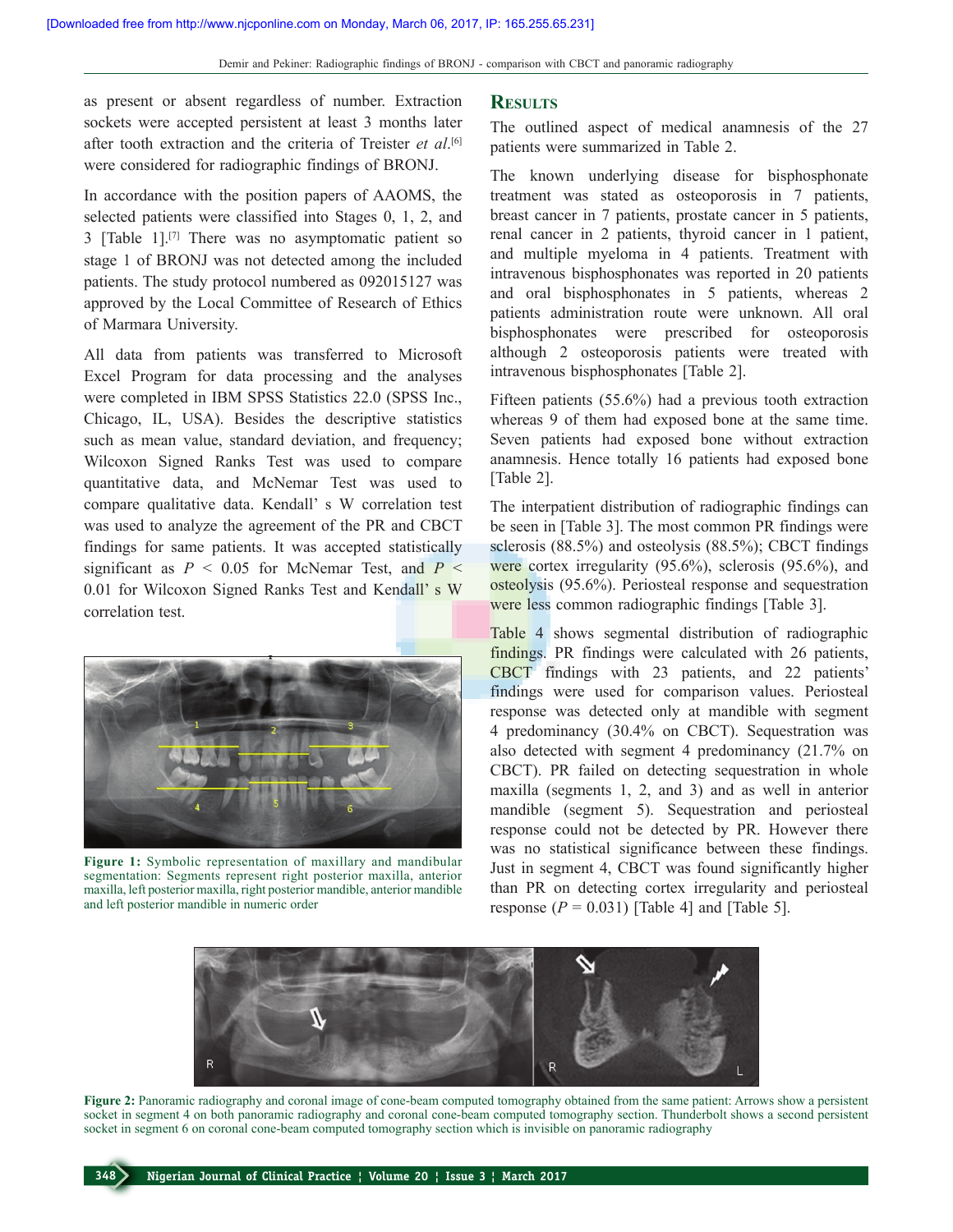Demir and Pekiner: Radiographic findings of BRONJ - comparison with CBCT and panoramic radiography

| <b>Stage</b> | Table 1: The staging classification of BRONJ<br><b>Staging characteristics</b>                       | <b>Recommended treatment</b>              |
|--------------|------------------------------------------------------------------------------------------------------|-------------------------------------------|
| At risk      | Asymptomatic                                                                                         |                                           |
|              | No exposed bone                                                                                      |                                           |
|              |                                                                                                      |                                           |
| Stage 0      | History of treatment with oral or intravenous bisphosphonates<br>No exposed bone                     | Systemic management with pain medications |
|              | Nonspecific symptoms                                                                                 | and/or antibiotics                        |
|              | Odontalgia not caused by odontogenic factors                                                         |                                           |
|              |                                                                                                      |                                           |
|              | Dull bone pain                                                                                       |                                           |
|              | Sinus pain                                                                                           |                                           |
|              | Altered neurosensory function                                                                        |                                           |
|              | Nonspecific clinical findings<br>Loosing of teeth not caused by periodontal disease                  |                                           |
|              |                                                                                                      |                                           |
|              | Intraoral fistula not associated with a necrotic pulp                                                |                                           |
|              | Nonspecific radiographic findings<br>Alveolar bone loss/resorption not caused by periodontal disease |                                           |
|              |                                                                                                      |                                           |
|              | Persistent extraction socket                                                                         |                                           |
|              | Thickening of periodontal ligament                                                                   |                                           |
|              | Narrowing of inferior alveolar canal                                                                 |                                           |
| Stage 1      | Exposed bone                                                                                         | Antibacterial oral rinse                  |
|              | Asymptomatic with no evidence of infection                                                           | Clinical follow-up quarterly periods      |
|              |                                                                                                      | Patient education                         |
| Stage 2      | Exposed bone                                                                                         | Antibacterial oral rinse                  |
|              | Pain and clinical evidence of infection                                                              | Pain control                              |
|              |                                                                                                      | Superficial debridement                   |
| Stage 3      | Exposed bone                                                                                         | Pain medications                          |
|              | Pain and clinical evidence of infection                                                              | Antibiotic therapy                        |
|              | Necrotic bone extending beyond the alveolar bone area                                                | Surgical debridement/resection<br>×.      |
|              | Pathologic fracture                                                                                  |                                           |
|              | Extraoral fistula                                                                                    |                                           |
|              | Oroantral/oronasal communication                                                                     |                                           |
|              | Osteolysis extending to borders of maxillary/mandibular jawbones                                     |                                           |



**Figure 3:** Panoramic radiography and cross-section images obtained from the same patient: Diffuse sclerotic change all over the mandible is seen on panoramic radiography. Thunderbolts show periosteal response around the lingual borders of segment 4 and 5

Figure 2 shows PR and coronal CBCT image of the same patient. While just one persistent socket in segment 4 was seen on PR, CBCT detected a second persistent socket in segment 6 which was invisible on PR.

Persistent socket finding was determined the same in segments on both imaging modality with a percentage of 90.9% while it was seen on just CBCT at segment 6 of only 2 patients. It seems like periosteal response findings was same in segments at 14 patients but all these patients had no periosteal reaction. It means all detected periosteal response findings were different in segments of 8 patients between PR and CBCT. Similarly, 11 of 13 patients had no sequestration which seems same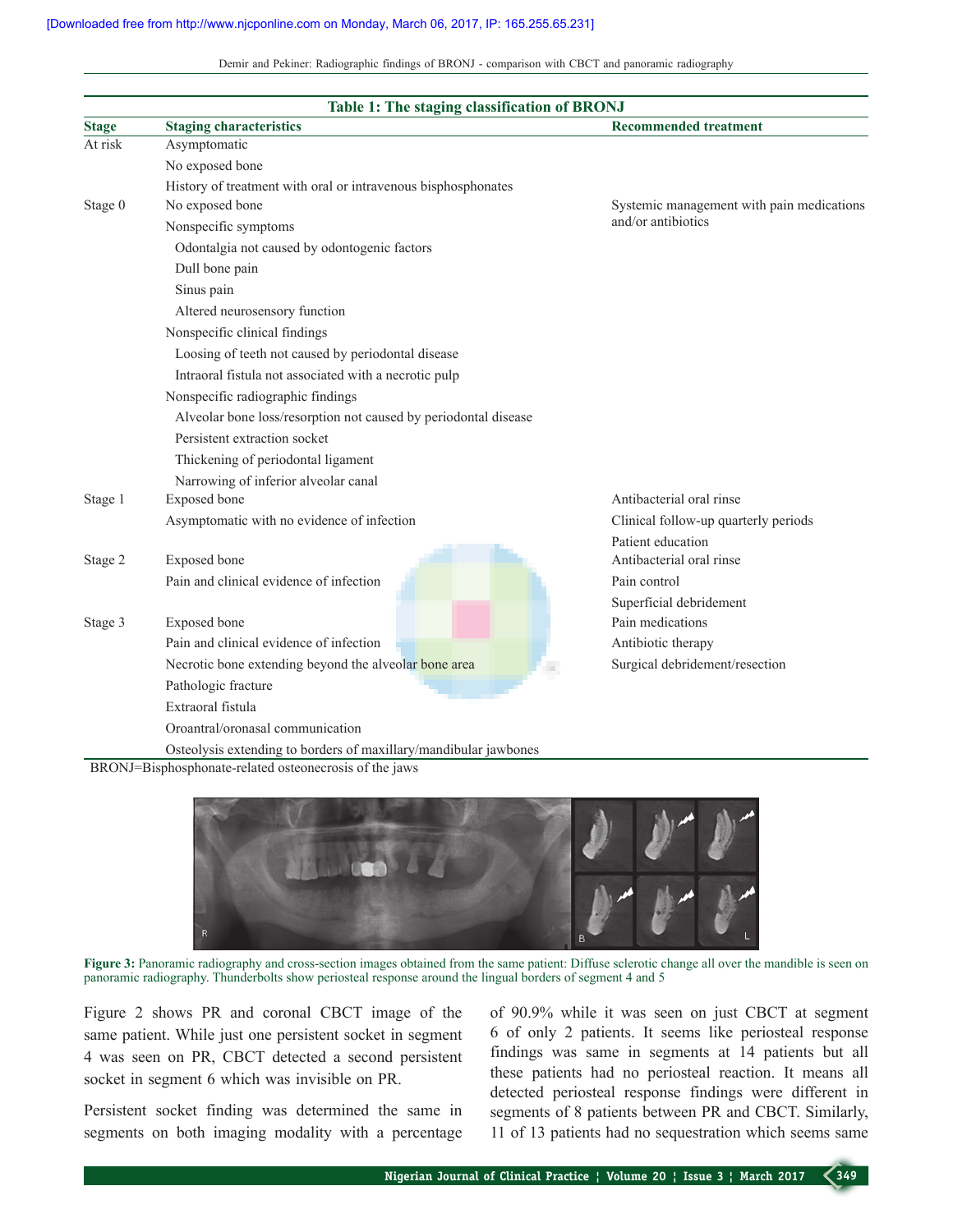Demir and Pekiner: Radiographic findings of BRONJ - comparison with CBCT and panoramic radiography

| Table 2: The outlined aspect of medical anamnesis of included patients |     |               |                      |                 |                        |                 |                                  |                          |
|------------------------------------------------------------------------|-----|---------------|----------------------|-----------------|------------------------|-----------------|----------------------------------|--------------------------|
| <b>Patient</b>                                                         | Age | <b>Gender</b> | <b>Underlying</b>    |                 | <b>Bisphosphonates</b> |                 |                                  | <b>Extraction</b>        |
| number                                                                 |     |               | disease              | <b>Types</b>    | <b>Administration</b>  | <b>Duration</b> | bone                             | anamnesis                |
|                                                                        |     |               |                      |                 | routes                 |                 |                                  |                          |
| $\mathbf{1}$                                                           | 73  | Female        | Osteoporosis         | Ibandronic acid | Per oral               | Unknown         | $\overline{\phantom{0}}$         | $+$                      |
| $\overline{c}$                                                         | 51  | Male          | Thyroid cancer       | Zoledronic acid | Intravenous            | 2 years         | $+$                              | $^{+}$                   |
| 3                                                                      | 80  | Male          | Prostate cancer      | Unknown         | Unknown                | Unknown         | $+$                              | $^{+}$                   |
| $\overline{4}$                                                         | 51  | Female        | Unknown              | Unknown         | Unknown                | Unknown         | $\overline{\phantom{0}}$         |                          |
| 5                                                                      | 82  | Female        | Osteoporosis         | Ibandronic acid | Per oral               | 5 years         | $^{+}$                           |                          |
| 6                                                                      | 66  | Female        | Osteoporosis         | Ibandronic acid | Per oral               | 5 years         | $\overbrace{\phantom{12322111}}$ | $\overline{\phantom{0}}$ |
| 7                                                                      | 60  | Female        | Multiple<br>myeloma  | Zoledronic acid | Intravenous            | 3 years         | $^{+}$                           | $^{+}$                   |
| 8                                                                      | 57  | Male          | Multiple<br>myeloma  | Zoledronic acid | Intravenous            | 4 years         |                                  | $^{+}$                   |
| 9                                                                      | 69  | Female        | Breast cancer        | Ibandronic acid | Intravenous            | 1.5 years       | $\overbrace{\phantom{12322111}}$ | $^{+}$                   |
| 10                                                                     | 62  | Female        | <b>Breast cancer</b> | Ibandronic acid | Intravenous            | 1 year          |                                  | $^{+}$                   |
| 11                                                                     | 83  | Male          | Prostate cancer      | Zoledronic acid | Intravenous            | 3 years         | $^{+}$                           |                          |
| 12                                                                     | 63  | Male          | Renal cancer         | Zoledronic acid | Intravenous            | 2 years         | $^{+}$                           | $^{+}$                   |
| 13                                                                     | 59  | Female        | Osteoporosis         | Ibandronic acid | Per oral               | 3 years         | $\overline{\phantom{0}}$         | $^{+}$                   |
| 14                                                                     | 46  | Female        | <b>Breast cancer</b> | Ibandronic acid | Intravenous            | 1 year          | $\overbrace{\phantom{1232211}}$  | $\overline{\phantom{0}}$ |
| 15                                                                     | 46  | Female        | <b>Breast cancer</b> | Ibandronic acid | Intravenous            | 5 years         | $\overline{\phantom{0}}$         |                          |
| 16                                                                     | 83  | Male          | Prostate cancer      | Zoledronic acid | Intravenous            | 3 years         | $^{+}$                           |                          |
| 17                                                                     | 65  | Female        | Breast cancer        | Zoledronic acid | Intravenous            | 2 years         | $\! + \!\!\!\!$                  |                          |
| 18                                                                     | 51  | Female        | Breast cancer        | Zoledronic acid | Intravenous            | 2 years         | $\overline{\phantom{0}}$         |                          |
| 19                                                                     | 55  | Female        | Osteoporosis         | Ibandronic acid | Per oral               | 1 year          | $\overline{\phantom{0}}$         | $^{+}$                   |
| 20                                                                     | 71  | Female        | <b>Breast Cancer</b> | Zoledronic acid | Intravenous            | 2 years         | $\! + \!\!\!\!$                  | $^{+}$                   |
| 21                                                                     | 73  | Male          | Prostate cancer      | Zoledronic acid | Intravenous            | 6 years         | $^{+}$                           | $^{+}$                   |
| 22                                                                     | 78  | Female        | Osteoporosis         | Alendronate     | Intravenous            | 10 years        | $\overline{\phantom{0}}$         | $^{+}$                   |
| 23                                                                     | 69  | Male          | Prostate cancer      | Zoledronic acid | Intravenous            | Unknown         | $\! + \!\!\!\!$                  |                          |
| 24                                                                     | 78  | Female        | Multiple<br>myeloma  | Zoledronic acid | Intravenous            | 2 years         | $^{+}$                           | $^{+}$                   |
| 25                                                                     | 70  | Female        | Multiple<br>myeloma  | Zoledronic acid | Intravenous            | 2 years         | $^{+}$                           | $^{+}$                   |
| 26                                                                     | 37  | Female        | Renal cancer         | Zoledronic acid | Intravenous            | 2 years         | $\! + \!\!\!\!$                  |                          |
| 27                                                                     | 58  | Female        | Osteoporosis         | Ibandronic acid | Intravenous            | 2 years         | $\! + \!\!\!\!$                  |                          |

in segments at 13 patients. Sequestration was detected same in segments only 2 of 13 patients whereas 9 patients findings were different in segments between PR and CBCT. On the other, cortex irregularity was detected different in segments of 14 patients. Osteolysis and sclerosis also were found mostly different in segments. The difference of detected findings for the same patients between orthopantomography (OPTG) and CBCT was found statistically significant for cortex irregularity (*P*  $= 0.001$ ), periosteal response ( $P = 0.005$ ), sclerosis ( $P = 0.001$ )  $= 0.001$ ), osteolysis ( $P = 0.001$ ), and sequestration ( $P$ = 0.003). The differences of persistent socket for the same patients between OPTG and CBCT was not found statistically significant  $(P = 0.157)$  [Table 6].

Figure 3 indicates the periosteal response of the lingual mandibular cortex on cross-section images which cannot be detected on PR.



**Figure 4:** Panoramic radiography and sagittal images obtained from the same patient: Arrows show diffuse sclerosis around osteolytic area in segment 4. Thunderbolts show largely demarcated sequestration in segment 4 on the sagittal images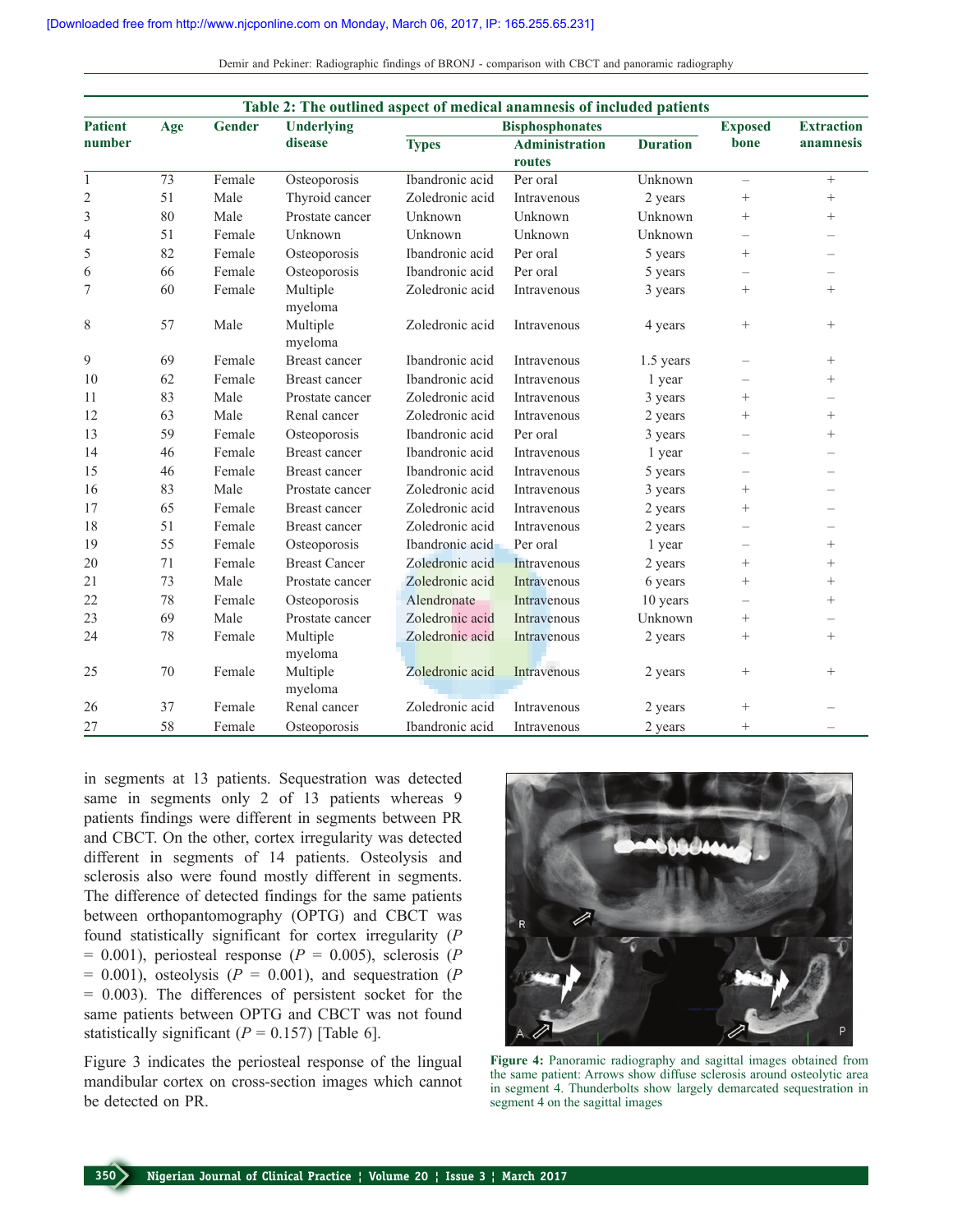Demir and Pekiner: Radiographic findings of BRONJ ‑ comparison with CBCT and panoramic radiography

| Table 3: Interpatient distribution of radiographic<br>findings for all patients |                   |                                 |  |  |
|---------------------------------------------------------------------------------|-------------------|---------------------------------|--|--|
| <b>Radiographic findings</b>                                                    | PR $(n=26) n$ (%) | CBCT $(n=23)$<br>$n(^{0}/_{0})$ |  |  |
| Persistent socket                                                               | 16(61.5)          | 15(65.2)                        |  |  |
| Cortex irregularity                                                             | 22(84.6)          | 22(95.6)                        |  |  |
| Periosteal response                                                             | 3(11.5)           | 8(34.9)                         |  |  |
| <b>Sclerosis</b>                                                                | 23 (88.5)         | 22(95.6)                        |  |  |
| Osteolysis                                                                      | 23 (88.5)         | 22(95.6)                        |  |  |
| Sequestration                                                                   | 3(11.5)           | 12(52.2)                        |  |  |

PR=Panoramic radiography; CBCT=Cone-beam computed tomography

| Table 5: Comparison values for visibility of radiographic |                    |                        |           |  |
|-----------------------------------------------------------|--------------------|------------------------|-----------|--|
| findings between PR and CBCT among all patients           |                    |                        |           |  |
| Radiographic                                              |                    | $Mean \pm SD$ (median) | P         |  |
| findings                                                  | <b>PR</b>          | <b>CBCT</b>            |           |  |
| Persistent socket                                         | $1.05 \pm 1.09(1)$ | $1.14\pm1.08(1)$       | 0.157     |  |
| Cortex irregularity                                       | $1.5 \pm 1.14(1)$  | $2.59 \pm 1.3$ (3)     | $0.001**$ |  |
| Periosteal response                                       | $0.09\pm0.29(0)$   | $0.59 \pm 0.91(0)$     | $0.009**$ |  |
| Sclerosis                                                 | $1.68 \pm 0.99(2)$ | $2.41 \pm 1.18(3)$     | $0.001**$ |  |
| Osteolysis                                                | $2.09 \pm 1.57(2)$ | $3.09 \pm 1.69(3)$     | $0.002**$ |  |
| Sequestration                                             | $0.09\pm0.29(0)$   | $0.55 \pm 0.6$ (0.5)   | $0.004**$ |  |

Wilcoxon signed ranks test \*\**P*<0.01. SD=Standard deviation; PR=Panoramic radiography; CBCT=Cone-beam computed tomography

| Table 4: Segmental distribution of radiographic findings |                             |                             |           |  |
|----------------------------------------------------------|-----------------------------|-----------------------------|-----------|--|
| among all patients                                       |                             |                             |           |  |
| Radiographic                                             | CBTC $(n=23)$<br>$PR(n=26)$ |                             | $P(n=22)$ |  |
| findings                                                 | $n(^{0}/_{0})$              | $n\left(\frac{0}{0}\right)$ |           |  |
| Persistent socket                                        |                             |                             |           |  |
| Segment 1                                                | 2(7.7)                      | 2(8.7)                      | 1.000     |  |
| Segment 2                                                | 3(11.5)                     | 4(17.4)                     | 1.000     |  |
| Segment 3                                                | 3(11.5)                     | 2(8.7)                      | 1.000     |  |
| Segment 4                                                | 12(46.2)                    | 10(43.5)                    | 1.000     |  |
| Segment 5                                                | 4(15.4)                     | 3(13.0)                     | 1.000     |  |
| Segment 6                                                | 5(19.2)                     | 6(26.1)                     | 0.500     |  |
| Cortex irregularity                                      |                             |                             |           |  |
| Segment 1                                                | 4(15.4)                     | 8(34.8)                     | 0.125     |  |
| Segment 2                                                | 3(11.5)                     | 8(34.8)                     | 0.063     |  |
| Segment 3                                                | 9(34.6)                     | 12(52.2)                    | 0.063     |  |
| Segment 4                                                | 10(38.5)                    | 16(69.6)                    | $0.031*$  |  |
| Segment 5                                                | 7(26.9)                     | 6(26.1)                     | 1.000     |  |
| Segment 6                                                | 7(26.9)                     | 10(43.5)                    | 0.125     |  |
| Periosteal response                                      |                             |                             |           |  |
| Segment 4                                                | 2(7.7)                      | 7(30.4)                     | $0.031*$  |  |
| Segment 5                                                |                             | 3(13.0)                     | 0.250     |  |
| Segment 6                                                | 1(3.8)                      | 3(13.0)                     | 0.500     |  |
| Sclerosis                                                |                             |                             |           |  |
| Segment 1                                                | 5(19.2)                     | 7(30.4)                     | 0.125     |  |
| Segment 2                                                | 2(7.7)                      | 3(13.0)                     | 0.500     |  |
| Segment 3                                                | 7(26.9)                     | 5(21.7)                     | 1.000     |  |
| Segment 4                                                | 17(65.4)                    | 18 (78.3)                   | 0.250     |  |
| Segment 5                                                | 1(3.8)                      | 6(26.1)                     | 0.063     |  |
| Segment 6                                                | 17(65.4)                    | 16(69.6)                    | 1.000     |  |
| Osteolysis                                               |                             |                             |           |  |
| Segment 1                                                | 7(26.9)                     | 9(39.1)                     | 0.250     |  |
| Segment 2                                                | 6(23.1)                     | 12(52.2)                    | 0.063     |  |
| Segment 3                                                | 10(38.5)                    | 10(43.5)                    | 0.250     |  |
| Segment 4                                                | 15 (57.7)                   | 17(73.9)                    | 0.250     |  |
| Segment 5                                                | 6(23.1)                     | 8(34.8)                     | 0.250     |  |
| Segment 6                                                | 9(34.6)                     | 12(52.2)                    | 0.125     |  |
| Sequestration                                            |                             |                             |           |  |
| Segment 1                                                |                             | 2(8.7)                      | 0.500     |  |
| Segment 2                                                |                             | 3(13.0)                     | 0.500     |  |
| Segment 3                                                |                             | 2(8.7)                      | 0.500     |  |
| Segment 4                                                | 2(7.7)                      | 5(21.7)                     | 0.250     |  |
| Segment 5                                                |                             | 1(4.3)                      | 1.000     |  |
| Segment 6                                                | 1(3.8)                      | 1(4.3)                      | 1.000     |  |

McNemar test \**P*<0.05. PR=Panoramic radiography; CBCT=Cone-beam computed tomography

| Table 6: The incidence of radiographic findings viewed<br>by both PR and CBCT for the same patients |          |            |  |
|-----------------------------------------------------------------------------------------------------|----------|------------|--|
|                                                                                                     |          |            |  |
| Persistent socket                                                                                   |          |            |  |
| Same                                                                                                | 20(90.9) | 0.157      |  |
| Different                                                                                           | 2(9.1)   |            |  |
| Cortex irregularity                                                                                 |          |            |  |
| Same                                                                                                | 8 (36.4) | $0.001***$ |  |
| Different                                                                                           | 14(63.6) |            |  |
| Periosteal response                                                                                 |          |            |  |
| Same                                                                                                | 14(63.6) | $0.005***$ |  |
| Different                                                                                           | 8(36.4)  |            |  |
| Sclerosis                                                                                           |          |            |  |
| Same                                                                                                | 9(40.9)  | $0.001***$ |  |
| Different                                                                                           | 13(59.1) |            |  |
| Osteolysis                                                                                          |          |            |  |
| Same                                                                                                | 10(45.5) | $0.001***$ |  |
| Different                                                                                           | 12(54.5) |            |  |
| Sequestration                                                                                       |          |            |  |
| Same                                                                                                | 13(59.1) | $0.003***$ |  |
| Different                                                                                           | 9(40.9)  |            |  |

Kendall's W correlation test \*\*\**P*<0.01. PR=Panoramic radiography; CBCT=Cone-beam computed tomography



**Figure 5:** (a) Cross-section images show lingual cortex irregularity in segment 4 (arrows). Thunderbolts show osteolytic changes. Diffuse sclerosis is also seen all around osteolyitc area. (b) Arrows show cortex irregularity in segment 3 with osteolytic changes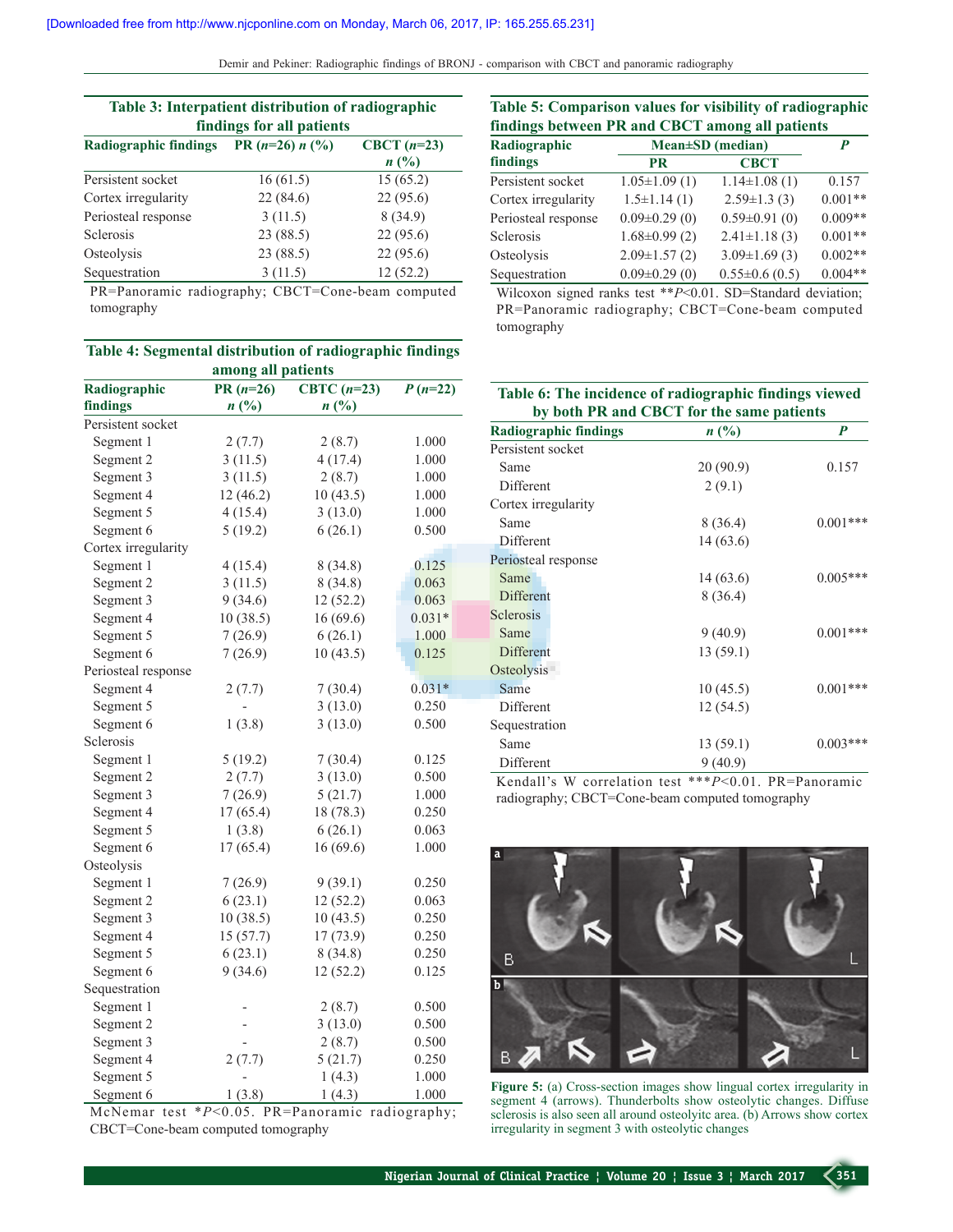A largely demarcated sequestration in segment 4 was detected by CBCT while PR failed to indicate [Figure 4].

Cortex irregularity in segments 3 and 4 is clearly demonstrated on cross-section CBCT images in Figure 5.

#### **Discussion**

The occurrence of BRONJ was stated in different ranges depends on the underlying disease and the difference route of administration.[8-10] The route of administration differed between underlying diseases in patients because of the treatment approach of medical doctors. For instance, only the imaging findings were evaluated in this study.

The majority of patients (44.5%) were determined at Stage 2 in this study whereas Stage 1 was not detected. Similarly Treister et al.<sup>[6]</sup> was reported Stage 2 dominance with 61.5%. As the reason of no detection of Stage 1, it can be said that the symptoms are the most important stimulation compelling the patients to see a doctor. In addition, it is known that the healing period of BRONJ is considerably long. Therefore none of the patients included to this study was asymptomatic.

The clinical and radiographic symptoms were detected more often in mandible versus maxilla with posterior segment dominance by Elad *et al*.<sup>[16]</sup> with a percentage of 64.8, and 4 patients were reported that both jaws were involved. Guggenberger *et al*.<sup>[3]</sup> also reported that the majority of radiographic findings were localized in posterior mandible. Supportively; first segment 4 and then segment 6 predominancy predominance of all radiographic symptoms were found in this study. The biggest difference was periosteal response which was not detected in maxilla at all. In addition, periosteal response was detected only in mandibular segments and all detected periosteal response findings were different in segments between PR and CBCT.

As the definition of avascular necrosis by Marx,<sup>[5]</sup> Ruggiero *et al*.<sup>[11]</sup> represented that a nonhealing wound is developed with a minor injury or disease such as dental trauma and periodontal infection when bisphosphonates compromise vascular supply of the jaw bones. This may turn into widespread progress of necrosis and osteomyelitis.

According to Suei, $[13]$  the osteonecrotic change may induce an osteomyelitic lesion caused by an infection known as bisphosphonate-related osteomyelitis of the jaws which is recognized as an advanced condition of BRONJ. In the same study, the radiographic findings of BRONJ was compared with different kinds of osteomyelitis and osteosclerotic changes were found not specific; periosteal reaction was reported 60% of BRONJ

cases with unique characteristics such as solid type and related to the border of osteolytic area. Similarly, 61% of 23 cases and 63.6% of 11 cases were showed periosteal response at the studies by Guggenberger *et al*. [3] and Popovic and Kocar,<sup>[17]</sup> respectively. On contrary, periosteal response was reported in only 6 of 29 cases with a percentage of 20.7% in a CT study of Elad *et al*. [16] Despite of the low incidence, it was reported that none of the periosteal reactions had the onion peel appearance. Just as Suei,<sup>[13]</sup> solid type periosteal response was stated.<sup>[16]</sup> Periosteal response was detected 52.5% of CBCT findings and only at mandible in our study. PR was not as successful as CBCT on detecting periosteal response (11.5%). Only in segment 4 of 2 patients and in segment 6 of 1 patients could be seen on PR. Supportively, bone modeling in response to mechanical stress was showed at the animal experiment of Feher *et al*.<sup>[22]</sup> and it was suggested that periosteal bone formation is not suppressed by bisphosphonates.

Sequestrum formation was described as a large part of the cancellous bone is demarcated by the osteolytic area, and it was claimed that the finding of large sequestrations were only observed in BRONJ cases at the comparison study of Suei<sup>[13]</sup> with a  $91\%$  incidence. As the same formation, sequestration was observed 78.3% of CBCT findings in this study. CBCT was again more effective than PR (11.5%) as in periosteal response. Otherwise Elad *et al*.<sup>[16]</sup> reported sequestrum with also marked margins but less incidence (23.3%).

In this study, periosteal response and sequestration were predominant in advanced stages of disease. Bedogni *et al*. [18] reported the same predominancy through the 11 patients tomography scans.

Sclerotic changes were observed at the periphery of the osteolytic focus which were detected in 10 lesions at the CT study of Elad *et al*. [16] Sclerosis and osteolysis were observed in the same incidence with predominance of segment 4 in this study (88.5% of 26 patients in PR and 95.6% of 23 patients in CBCT). Our findings mostly supported sclerosis around osteolytic areas. But there were sclerotic changes also in the independent areas from lytic regions. While Suei<sup>[13]</sup> reported no unique characteristics of sclerosis or osteolysis at BRONJ cases, Hutchinson *et al*. [15] supported the need of better understanding for radiographic features and to determine whether osteosclerosis is a specific indicative finding for the risk of BRONJ progression to advance stages.

It should be pronounced that the effected bone area goes much beyond the limits of clinically diagnosed exposed bone. Radiographic examinations are needed in evaluating bone involvement.<sup>[18]</sup> PR provides an excellent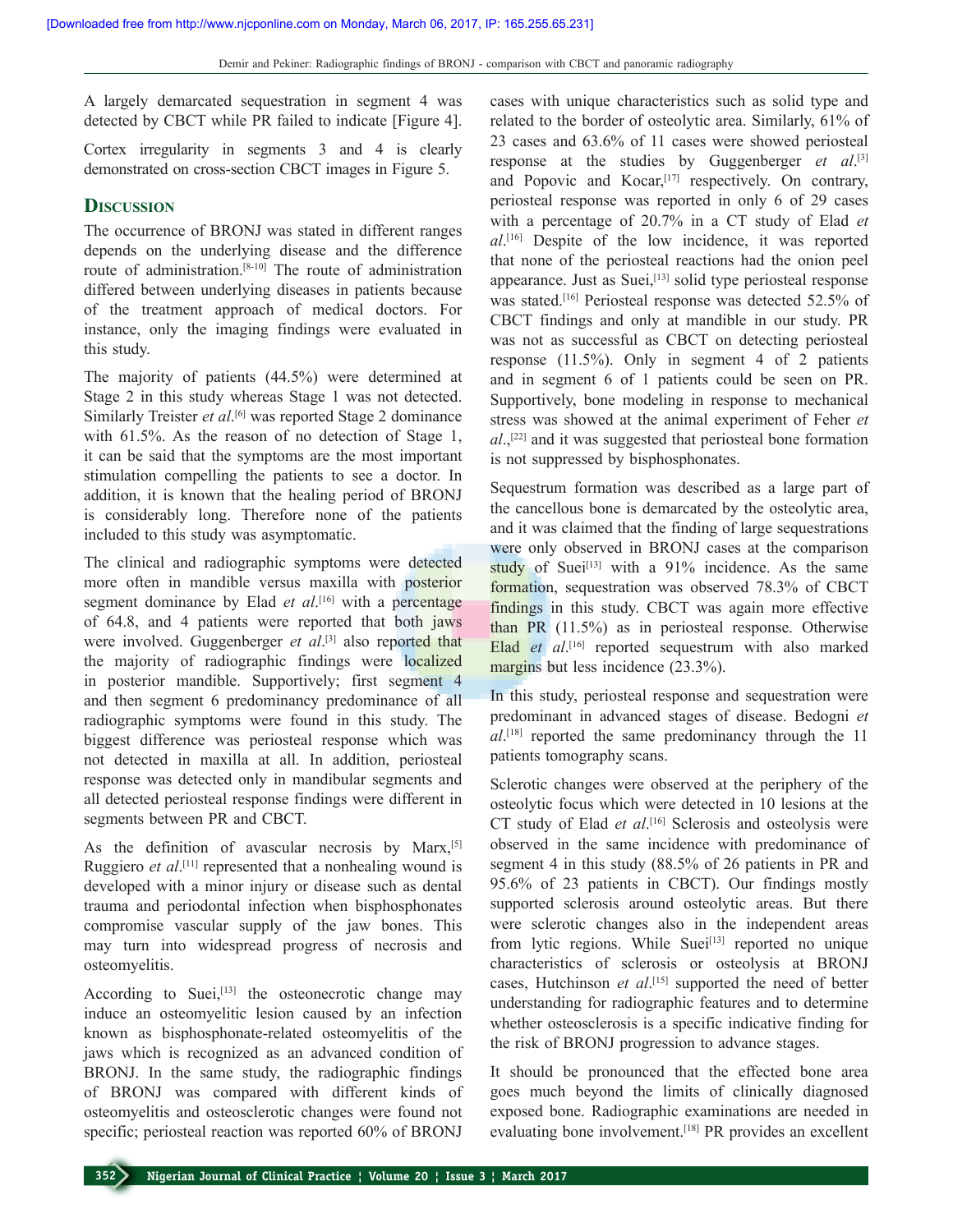general assessment and allows quick visualization of the entire jaw or the affected area, but at least 30–50% mineral loss is needed for any changes to be visible in bone at plain films.[23,24] Furthermore, it is accepted that three-dimensional imaging can reveal bucco-lingual borders and cortex continuity more clearly than plain films.[12,18,20] CBCT also provides the greatest level of detail without any magnification and superposition with relatively lower dose of radiation.[2,3,23] Although PR is based on the principles of tomography technique, still it is a two-dimensional image of three-dimensional and complex anatomical structures. Therefore many disadvantages might occur such as distortion, magnification, and superimposition. Positioning and technician errors might increase these disadvantages.[3,6,14] Conversely CBCT is a reconstructive image of 150-600 sagital raw images and so provides the greatest level of detail without any magnification and superposition with relatively lower dose of radiation.[2,3,14,23] Furthermore, CBCT allows simultaneous evaluation of orthogonal planes on the same screen and cross-sections can be obtained from orthogonal planes.[14,16,20] That being said three-dimensional imaging can reveal bucco-lingual borders and cortex continuity more clearly than plain films.[12,18,20]

Despite the current study has usual limitations of a retrospective investigation and small sample size; as our knowledge, this study is the first comparison study between 2 different imaging modalities which are used routinely in dental practice.

## **Conclusion**

The radiographic findings of BRONJ were mostly determined at posterior mandible with predominance of stage 2. This study showed that CBCT findings except extraction socket were significantly higher than PR; CBCT combined with clinical examination can be used effectively to determine the borders of effected areas especially at advanced cases. Since early stages of BRONJ are related to nonspecific clinical symptoms, further studies with larger samples are needed by focusing on the potential of CBCT to detect early symptoms for preventing the progression of BRONJ to advanced stages.

#### **Acknowledgement**

This study was presented as oral presentation at ODMFR 2015 6th National Scientific Symposium and 1st International Congress; 17-19 April 2015; Izmir/ TURKEY.

**Financial support and sponsorship** Nil.

#### **Conflicts of interest**

There are no conflicts of interest.

#### **References**

- 1. Ruggiero SL, Dodson TB, Fantasia J, Goodday R, Aghaloo T, Mehrotra B, *et al.* American Association of Oral and Maxillofacial Surgeons position paper on medication-related osteonecrosis of the jaw–2014 update. J Oral Maxillofac Surg 2014;72:1938-56.
- 2. Morag Y, Morag-Hezroni M, Jamadar DA, Ward BB, Jacobson JA, Zwetchkenbaum SR, *et al.* Bisphosphonate-related osteonecrosis of the jaw: A pictorial review. Radiographics 2009;29:1971-84.
- 3. Guggenberger R, Koral E, Zemann W, Jacobsen C, Andreisek G, Metzler P. Cone beam computed tomography for diagnosis of bisphosphonate-related osteonecrosis of the jaw: Evaluation of quantitative and qualitative image parameters. Skeletal Radiol 2014;43:1669-78.
- 4. Kühl S, Walter C, Acham S, Pfeffer R, Lambrecht JT. Bisphosphonate-related osteonecrosis of the jaws-A review. Oral Oncol 2012;48:938-47.
- 5. Marx RE. Pamidronate (Aredia) and zoledronate (Zometa) induced avascular necrosis of the jaws: A growing epidemic. J Oral Maxillofac Surg 2003;61:1115-7.
- 6. Treister N, Sheehy N, Bae EH, Friedland B, Lerman M, Woo S. Dental panoramic radiographic evaluation in bisphosphonateassociated osteonecrosis of the jaws. Oral Dis 2009;15:88-92.
- 7. Ruggiero SL, Dodson TB, Assael LA, Landesberg R, Marx RE, Mehrotra B, American Association of Oral and Maxillofacial Surgeons. American Association of Oral and Maxillofacial Surgeons position paper on bisphosphonate-related osteonecrosis of the jaws-2009 update. J Oral Maxillofac Surg 2009;67:5(Suppl):2-12.
- 8. Hoff AO, Toth BB, Altundag K, Johnson MM, Warneke CL, Hu M, *et al.* Frequency and risk factors associated with osteonecrosis of the jaw in cancer patients treated with intravenous bisphosphonates. J Bone Miner Res 2008;23:826-36.
- 9. American Dental Association Council on Scientific AffairsDental management of patients receiving oral bisphosphonate therapy: Expert panel recommendations. J Am Dent Assoc 2006;137:1144-50.
- 10. Yarom N, Yahalom R, Shoshani Y, Hamed W, Regev E, Elad S. Osteonecrosis of the jaw induced by orally administered bisphosphonates: Incidence, clinical features, predisposing factors and treatment outcome. Osteoporos Int 2007;18:1363-70.
- 11. Ruggiero SL, Mehrotra B, Rosenberg TJ, Engroff SL. Osteonecrosis of the jaws associated with the use of bisphosphonates: A review of 63 cases. J Oral Maxillofac Surg 2004;62:527-34.
- 12. Yoneda T, Hagino H, Sugimoto T, Ohta H, Takahashi S, Soen S, *et al.* Bisphosphonate-related osteonecrosis of the jaw: Position paper from the Allied Task Force Committee of Japanese Society for Bone and Mineral Research, Japan Osteoporosis Society, Japanese Society of Periodontology, Japanese Society for Oral and Maxillofacial Radiology, and Japanese Society of Oral and Maxillofacial Surgeons. J Bone Miner Metab 2010;28:365-83.
- 13. Suei Y, Radiographic findings of bisphosphonate-related osteomyelitis of the jaw: Investigation of the diagnostic points by comparison with radiation osteomyelitis, suppurative osteomyelitis, and diffuse sclerosing osteomyelitis. Oral Radiol 2013;29:121-34.
- 14. Stockmann P, Hinkmann FM, Lell MM, Fenner M, Vairaktaris E, Neukam FW, *et al.* Panoramic radiograph, computed tomography